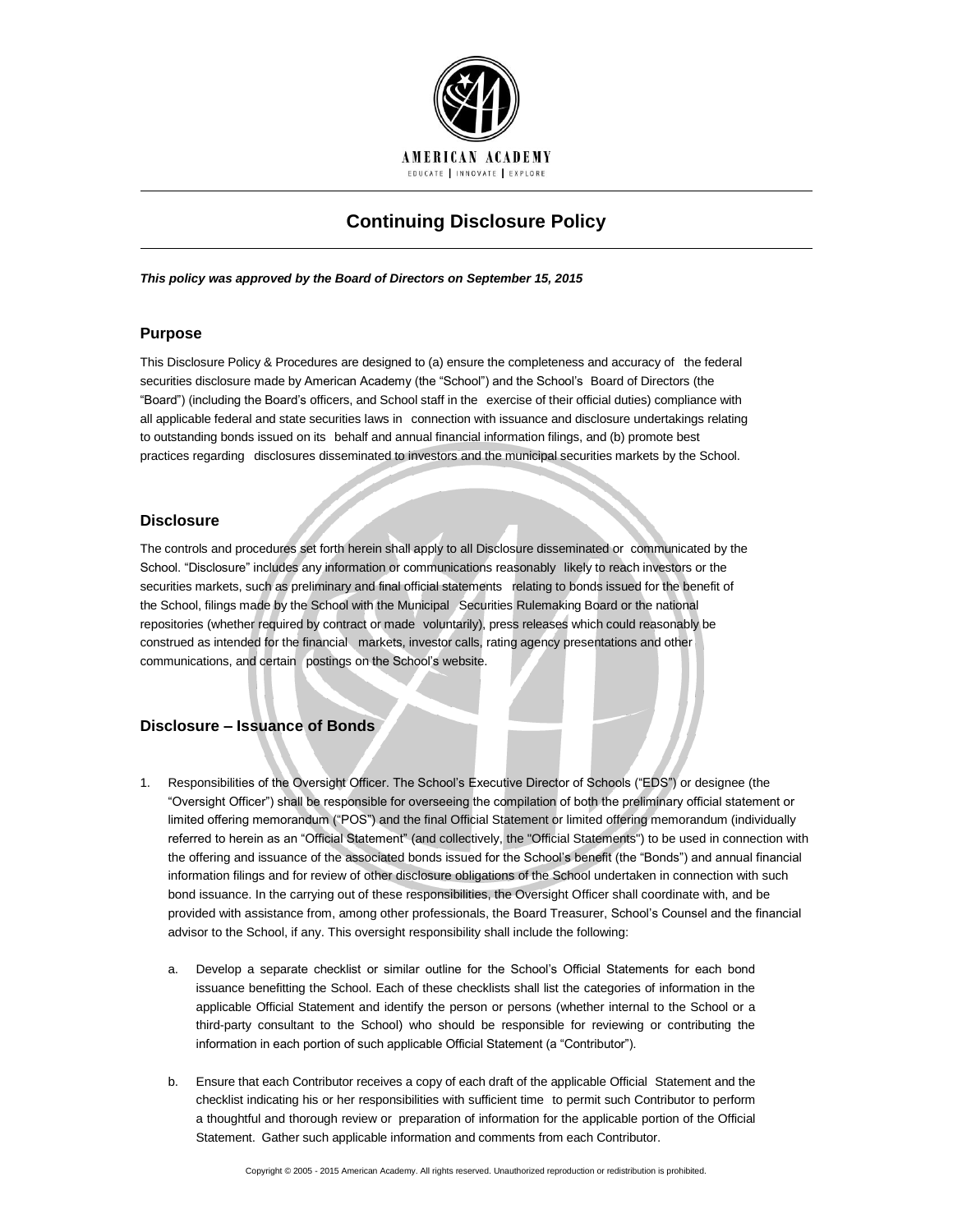- c. Provide information and comments submitted by Contributors to Disclosure Counsel for purposes of preparing the POS on behalf of the Contributors for the Bond issue.
- d. Distribute applicable sections of such applicable Official Statement or annual financial information filing as revised to the respective Contributors for further review and comment. Document confirmation by each Contributor that the information provided by such Contributor has been properly incorporated in such applicable Official Statement draft and is accurate and complete as so incorporated. Contributor confirmation may be provided by means of indications on checklist.
- e. Schedule and conduct periodic internal and external meetings of Contributors, either in groups or individually, for the purpose of discussing the School's financial status generally and its annual audited financial statements, its related programs, the related industries, and other issues affecting the School and the Bonds that may be material to investors.
- f. Review all continuing disclosure obligations in connection with the Bonds.
- 2. Responsibilities of Contributors. All Contributors to the School's Official Statements shall be responsible for the following:
	- a. Delivery and review of comments and information as requested (by means of a checklist or otherwise) for purposes of inclusion in the applicable Official Statement.
	- b. Review of applicable portions of the revised applicable Official Statement and provide confirmation (which may be provided by means of indications on a checklist) that the information provided by such Contributor has been incorporated correctly and, as so incorporated, such portions of the applicable Official Statement present accurate and complete information to investors about the items so covered by such portions.
	- c. Attend periodic meetings (as applicable) to discuss broad issues concerning the School and its Official Statements.
	- d. In the case of third party or expert Contributors, provide certifications and opinions relating to their contributions to Official Statements as appropriate.

# **Disclosure – Issuance of Bonds**

- 1. *Continuing Disclosure Obligations***.** The Oversight Officer shall be responsible for overseeing compliance by the School with its continuing disclosure obligations, including but not limited to the compilation and filing of all annual financial reports and filing of all annual financial statements of the School on EMMA, as applicable. The Oversight Officer shall also consult with its dissemination agent appointed in connection with the applicable Bond issue (the "Dissemination Agent"), and the School's Counsel to determine the materiality of any events and whether an event notice is required to be filed under the circumstances. If a determination is made that an event is material and a notice is required, the Oversight Officer shall work with the Dissemination Agent to prepare a draft of such notice in a timely manner and shall provide such draft notice to the School's Counsel for review and comment. The Dissemination Agent shall be directed to file such notice in the required repositories once the notice has been approved by the Oversight Officer and the School's Counsel. Generally, the process for the preparation of the annual financial information filing shall follow the guidelines set forth for disclosure made in connection with the issuance of bonds as set forth in Section 3 of these procedures.
- 2. *Voluntary Filings***.** The Oversight Officer, in consultation with the School's Counsel, shall evaluate whether an event is appropriate for disclosure by the School on a voluntary basis, based on investor demand or otherwise. Upon a determination that a voluntary notice should be filed, the Oversight Officer shall work with the Dissemination